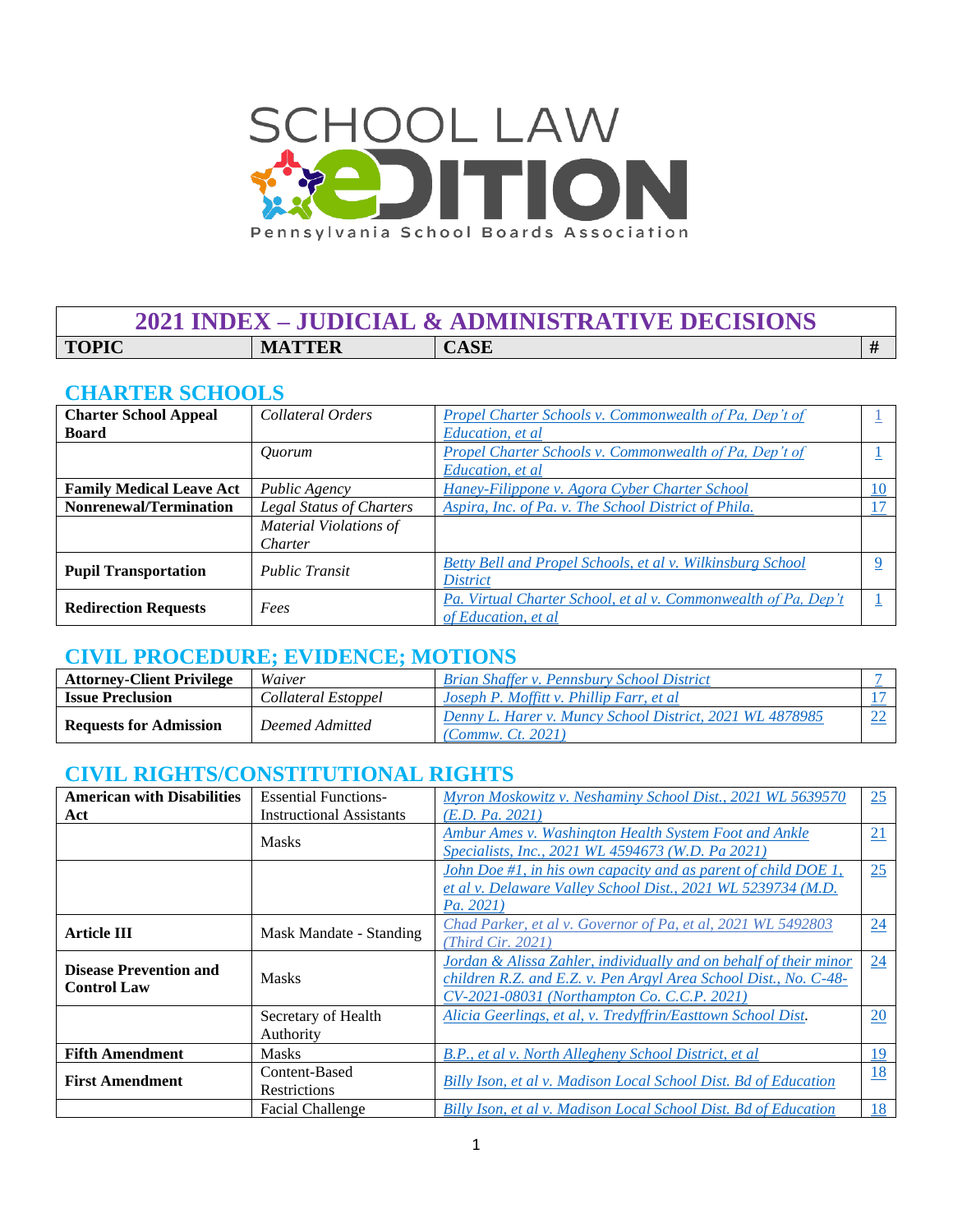|                                       |                                | Oberheim, et al v. Bason, et al., 2021 WL 4478333 (M.D. Pa.                                                                                                                                                                         | 21             |
|---------------------------------------|--------------------------------|-------------------------------------------------------------------------------------------------------------------------------------------------------------------------------------------------------------------------------------|----------------|
|                                       | Freedom of Association         | 2021                                                                                                                                                                                                                                |                |
|                                       | Free Exercise of Religion      | Danville Christian Academy, Inc. v. Andy Beshear, Governor of                                                                                                                                                                       | $\perp$        |
|                                       |                                | Kentucky                                                                                                                                                                                                                            |                |
|                                       |                                | Alicia Geerlings, et al, v. Tredyffrin/Easttown School Dist.                                                                                                                                                                        | 20             |
|                                       |                                | Theodore Federoff, et al v. Geisinger Clinic, et al, 2021 WL<br>5494289 (M.D. Pa 2021)                                                                                                                                              | 24             |
|                                       | Policymaking Position          | Black & Davison, et al v. Chambersburg Area School District                                                                                                                                                                         | 16             |
|                                       | Retaliation                    | Kathleen Wright Croft, et al v. Donegal Township, et al                                                                                                                                                                             | 7              |
|                                       |                                | John McGee v. Township of Conyngham, et al, 2021 WL                                                                                                                                                                                 | 20             |
|                                       |                                | 4315936 (3d Cir. 2021)                                                                                                                                                                                                              |                |
|                                       | <b>Speech Protected</b>        | Tanya Hewlette-Bullard, et al v. Pocono Mountain School                                                                                                                                                                             | $\overline{5}$ |
|                                       |                                | <b>District</b>                                                                                                                                                                                                                     |                |
|                                       |                                | Mahanoy Area School District v. B.L., a minor, BY AND<br>THROUGH her father Lawrence Levy and her mother Betty Lou<br>Levy                                                                                                          | 13             |
|                                       |                                | J.S., a minor by his parents, M.S. and D.S. v. Manheim Township<br>School Dist., 2021 WL 5350219 (Pa. Supreme Ct. 2021)<br>Majority opinion<br><b>Justice Saylor's concurring opinion</b><br>Justice Dougherty's dissenting opinion | 24             |
|                                       | Speech not Protected           | A.F., a minor, by and through his father Antonio Fultz v.<br>Ambridge Area School Dist.                                                                                                                                             | <u>19</u>      |
|                                       | Viewpoint Discrimination       | Douglas Marshall, et al v. Peter C. Amuso, et al, 2021 WL                                                                                                                                                                           | 24             |
|                                       |                                | 5359020 (E.D. Pa. 2021)                                                                                                                                                                                                             |                |
| <b>Food, Drug and Cosmetic</b><br>Act | <b>Medical Devices - Masks</b> | Alicia Geerlings, et al, v. Tredyffrin/Easttown School Dist.                                                                                                                                                                        | 20             |
| <b>Fourth Amendment</b>               | Failure to State a Claim       | Shanicqua Bryant v. Pottstown School District, 2021 WL<br>4893368 (E.D. Pa 2021)                                                                                                                                                    | 23             |
|                                       | Reasonableness of Seizure      | Nadia Sabbah, et al v. Springfield School District                                                                                                                                                                                  | 12             |
|                                       |                                | Dr. Christine Lentz, et al v. Dr. Kathleen Taylor, et al, 2021 WL<br>5121247 (3d Cir. 2021)                                                                                                                                         | 23             |
| <b>Fourteenth Amendment</b>           | Deliberate Indifference        | M.T., a minor by and through Amber H. v. Uniontown Area<br>School District, et al                                                                                                                                                   | 12             |
|                                       | Due Process                    | Tanya Hewlette-Bullard, et al v. Pocono Mountain School<br><b>District</b>                                                                                                                                                          | $\overline{5}$ |
|                                       |                                | Kathleen Wright Croft, et al v. Donegal Township, et al                                                                                                                                                                             | 7              |
|                                       |                                | Nadia Sabbah, et al v. Springfield School District                                                                                                                                                                                  | 12             |
|                                       |                                | B.P., et al v. North Allegheny School District, et al                                                                                                                                                                               | 19             |
|                                       |                                | A.F., a minor, by and through his father Antonio Fultz v.<br>Ambridge Area School Dist.                                                                                                                                             | 19             |
|                                       |                                | W.C., et al v. Warren County School District, et al, Civ. Docket<br>No. 1:21-cv-00273-SPB (W.D. Pa. 2021)                                                                                                                           | 21             |
|                                       |                                | Oberheim, et al v. Bason, et al., 2021 WL 4478333 (M.D. Pa.<br>2021)                                                                                                                                                                | 21             |
|                                       |                                | Paradise Concepts, Inc., et al v. Thomas W. Wolf, et al., 2021<br>WL 4552392 (E.D. Pa 2021)                                                                                                                                         | 21             |
|                                       |                                | Dr. Christine Lentz, et al v. Dr. Kathleen Taylor, et al, 2021 WL<br>5121247 (3d Cir. 2021)                                                                                                                                         | 23             |
|                                       |                                | John Doe #1, in his own capacity and as parent of child DOE 1,<br>et al v. Delaware Valley School Dist., 2021 WL 5239734 (M.D.<br>Pa. 2021)                                                                                         | 25             |
|                                       | <b>Equal Protection Claim</b>  | Kathleen Wright Croft, et al v. Donegal Township, et al                                                                                                                                                                             | $\overline{7}$ |
|                                       |                                | <u>Nadia Sabbah, et al v. Springfield School District</u>                                                                                                                                                                           | <u>12</u>      |
|                                       |                                | A.F., a minor, by and through his father Antonio Fultz v.                                                                                                                                                                           | <u>19</u>      |
|                                       |                                | Ambridge Area School Dist.                                                                                                                                                                                                          |                |
|                                       |                                | Paradise Concepts, Inc., et al v. Thomas W. Wolf, et al., 2021<br>WL 4552392 (E.D. Pa 2021)                                                                                                                                         | 21             |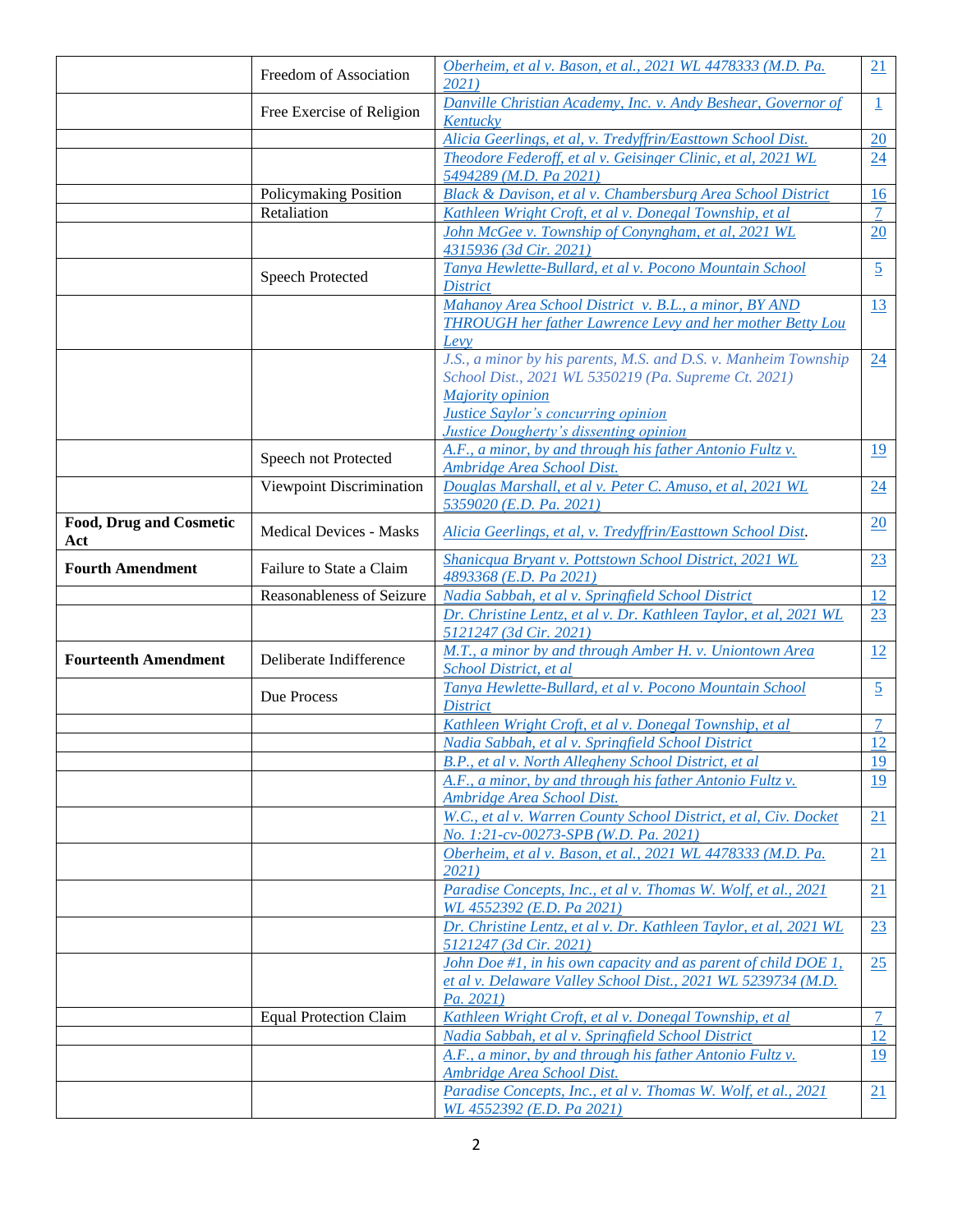|                                             |                                                               | Theodore Federoff, et al v. Geisinger Clinic, et al, 2021 WL<br>5494289 (M.D. Pa 2021)                                                               | 24               |
|---------------------------------------------|---------------------------------------------------------------|------------------------------------------------------------------------------------------------------------------------------------------------------|------------------|
|                                             | Failure to Train -<br>Deliberate Indifference                 | Lucas M. Ivers v. Brentwood Borough School District, et al                                                                                           | 12               |
|                                             |                                                               | H.U.; B.U., Parents & Natural Guardians of K.U. v.<br>Northampton Area School Dist., et al, 2021 WL 4810170 (3d Cir.<br>2021)                        | 23               |
| <b>Judicial Review</b>                      | Standing                                                      | Open PA Schools, et al v. Commw'lth of Pa, Dep't of Education,<br>et al                                                                              | $\overline{2}$   |
| <b>Pennsylvania Constitution</b>            | Free Exercise Clause                                          | Theodore Federoff, et al v. Geisinger Clinic, et al, 2021 WL<br>5494289 (M.D. Pa 2021)                                                               | 24               |
| Pennsylvania Human<br><b>Relations Act</b>  | <b>Essential Function-</b><br><b>Instructional Assistants</b> | Myron Moskowitz v. Neshaminy School Dist., 2021 WL 5639570<br>(E.D. Pa. 2021)                                                                        | 25               |
|                                             | Jurisdiction                                                  | Neshaminy School District v. Pa. Human Relations Comm.                                                                                               | 12               |
|                                             | Public Accommodation                                          | Neshaminy School District v. Pa. Human Relations Comm.                                                                                               | 12               |
|                                             | <b>Vaccine Mandates</b>                                       | Theodore Federoff, et al v. Geisinger Clinic, et al, 2021 WL<br>5494289 (M.D. Pa 2021)                                                               | 24               |
| <b>Policy or Custom</b>                     | Monell Liability                                              | Lucas M. Ivers v. Brentwood Borough School District, et al.                                                                                          | 5 <sup>5</sup>   |
|                                             |                                                               | M.T., a minor by and through Amber H. v. Uniontown Area<br>School District, et al.                                                                   | 6                |
| Section $504-$<br><b>Rehabilitation Act</b> | <b>Masks</b>                                                  | Ambur Ames v. Washington Health System Foot and Ankle<br>Specialists, Inc., 2021 WL 4594673 (W.D. Pa 2021)                                           | 21               |
|                                             |                                                               | John Doe #1, in his own capacity and as parent of child DOE $1$ ,<br>et al v. Delaware Valley School Dist., 2021 WL 5239734 (M.D.<br>Pa. 2021)       | 25               |
| <b>State-Created Danger</b>                 |                                                               | Yolanda Wright, et al v. Whitehall Township, Whitehall-Coplay<br>School District et al                                                               | $\overline{2}$   |
|                                             |                                                               | David and Renee Henry v. School District of Philadelphia, et al                                                                                      | $\overline{3}$   |
|                                             |                                                               | Lucas M. Ivers v. Brentwood Borough School District, et al                                                                                           | 5                |
|                                             |                                                               | M.T., a minor by and through Amber H. v. Uniontown Area<br>School District, et al                                                                    | $\underline{6}$  |
|                                             |                                                               | H.U.; B.U., Parents & Natural Guardians of K.U. v.<br>Northampton Area School Dist., et al, 2021 WL 4810170 (3d Cir.<br>2021)                        | 23               |
|                                             | <b>Bullying</b>                                               | Linda Spruill, as personal representative of the Estate of Phillip<br>Spruill v. The School Dist. of Philadelphia, 2021 WL 5040283<br>(E.D. Pa 2021) | 25               |
|                                             | <b>Mask Requirements</b>                                      | John Doe #1, in his own capacity and as parent of child DOE 1,<br>et al v. Delaware Valley School Dist., 2021 WL 5239734 (M.D.<br>Pa. 2021)          | 25               |
| <b>Title VI</b>                             | Harassment and Race<br>Discrimination                         | David and Renee Henry v. School District of Philadelphia, et al                                                                                      | $\overline{3}$   |
| <b>Title IX</b>                             | Deliberate Indifference                                       | Samantha Simonetta v. Allegheny College, et al.                                                                                                      | 6                |
|                                             | Gender Discrimination                                         | Linda Spruill, as personal representative of the Estate of Phillip<br>Spruill v. The School Dist. of Philadelphia, 2021 WL 5040283<br>(E.D. Pa 2021) | 25               |
|                                             | Retaliation                                                   | Samantha Simonetta v. Allegheny College, et al.                                                                                                      | $6 \overline{6}$ |
|                                             |                                                               |                                                                                                                                                      |                  |

# **COLLECTIVE BARGAINING; ARBITRATION; LABOR**

| Applicability of <i>Janus</i>  | <b>Voluntary Union</b><br>Memberships | Miriam Fultz, et al v. AFSCME, Council 13                                                            | 16 |
|--------------------------------|---------------------------------------|------------------------------------------------------------------------------------------------------|----|
| <b>Essence Test</b>            | <b>Rationally Related</b>             | Riverview Intermediate Unit #6 v. Riverview Intermediate Unit<br>#6 Education Assoc.                 |    |
|                                |                                       | Williamsport Area School Dist. v. Williamsport Area Education<br><b>Support Professionals Assoc.</b> |    |
| <b>Public Policy Exception</b> | Sexual Harassment                     | Riverview School District v. Riverview Education Assoc.,<br><b>PSEA/NEA</b>                          |    |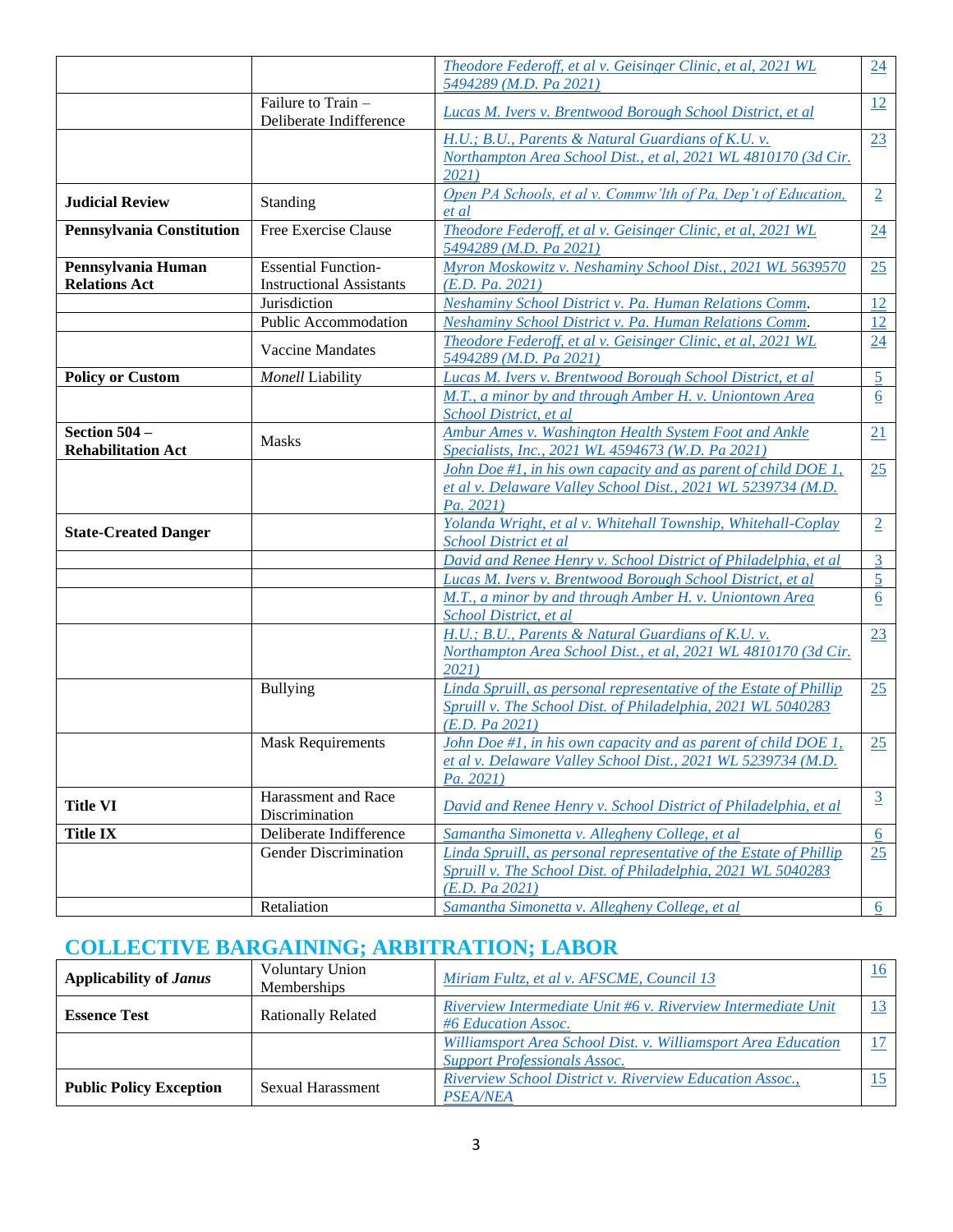### **CRIMINAL OFFENSES**

| $\blacksquare$<br>°zzlement<br>Embezz | <i>Shulick</i><br>. Iar<br>10 (<br>$\overline{\nu}$ |  |
|---------------------------------------|-----------------------------------------------------|--|
| Fraud                                 | <i>Shultck</i><br>. Iar<br>10 (<br>,,,,             |  |

### **EDUCATOR DISCIPLINE ACT**

| <b>Crime of Moral Turpitude</b> | Element of Fraud    | N.T. v. Dep't of Education   |  |
|---------------------------------|---------------------|------------------------------|--|
| <b>PSPC Scope of Review</b>     | Underlying Facts or | $N.T. v.$ Dep't of Education |  |
|                                 | Details             |                              |  |

### **EMPLOYEE DEMOTION; DISCIPLINE; EVALUATION; TERMINATION**

| <b>Breach of Contract</b>       | Act 93 Employees                | Shemeca Crenshaw, Ed.D. v. Pittsburgh Public Schools     |    |
|---------------------------------|---------------------------------|----------------------------------------------------------|----|
| <b>Fair Labor Standards Act</b> | <b>Personal Staff Exception</b> | Scott Clews, et al v. County of Schuylkill               | 19 |
|                                 | At-Will Employment              |                                                          |    |
| <b>Termination</b>              | Doctrine's Public Policy        | Kern v. McGuffey School District, et al                  |    |
|                                 | Exception                       |                                                          |    |
|                                 | <b>First Amendment Rights</b>   | Charlie Jones II, et al v. Pittston Area School District |    |
|                                 | Intemperance                    | Hugo Prieto v. School District of Philadelphia           |    |

### **EMPLOYMENT DISCRIMINATION**

| <b>Age Discrimination</b>        | Retaliation                         | John Kowal v. Ferndale School Dist., et al, 2021 WL 5605257<br>(W.D. Pa 2021)                 | 25             |
|----------------------------------|-------------------------------------|-----------------------------------------------------------------------------------------------|----------------|
| <b>Defamation</b>                | <b>Employment History</b><br>Review | Cecily Ridgeway v. Chester Charter Community School, et al,<br>2021 WL 5040267 (E.D. Pa 2021) | 24             |
| <b>Disability Discrimination</b> | <b>Constructive Discharge</b>       | Thomas Belles v. Wilkes-Barre Area School District, et al                                     | 3              |
|                                  | <b>Hostile Work</b><br>Environment  | Thomas Belles v. Wilkes-Barre Area School District, et al                                     | $\overline{3}$ |
| <b>Family Medical Leave Act</b>  | Retaliation                         | Melanie Ackerman v. Wilkinsburg School District                                               | 13             |
| <b>Fourth Amendment</b>          | Unreasonable Search &<br>Seizure    | Kathy Minnich v. Northeastern School District, et al                                          | $\overline{3}$ |
|                                  |                                     | Kathy Minnich v. Northeastern School District, et al.                                         | <u>16</u>      |
| <b>Fourteenth Amendment</b>      | Due Process                         | Kathy Minnich v. Northeastern School District, et al                                          | $\overline{3}$ |
|                                  |                                     | Kathy Minnich v. Northeastern School District, et al                                          | 16             |
| <b>Gender Discrimination</b>     | Title IX                            | <b>Noel Koenke v. Saint Joseph's University</b>                                               | $\overline{2}$ |
|                                  | Failure to State a Claim            | Kevin Dorsey v. Pennsbury School District, 2021 WL 4440528<br>(E.D. Pa 2021)                  | 22             |
|                                  |                                     |                                                                                               |                |
| <b>Hostile Work</b>              | Title VII / PHRA                    | Jamarr Billman v. Easton Area School District, 2021 WL                                        | 24             |
| <b>Environment</b>               |                                     | 5448963 (E.D. Pa 2021)                                                                        |                |
| <b>Race Discrimination</b>       |                                     | Kristen Frankovich v. Pittsburgh Public Schools                                               | 18             |
|                                  | Title VII / PHRA                    | Jamarr Billman v. Easton Area School District, 2021 WL<br>5448963 (E.D. Pa 2021)              | 24             |
| <b>Rehabilitation Act</b>        | Section 504                         | Kathy Minnich v. Northeastern School District, et al                                          | $\overline{3}$ |
|                                  |                                     | Kathy Minnich v. Northeastern School District, et al                                          | 16             |
| <b>Release of Claims</b>         | Validity                            | Patricia Lear v. Derry Township School District, et al                                        | $\overline{2}$ |
| <b>Retaliation</b>               |                                     | Kristen Frankovich v. Pittsburgh Public Schools                                               | 18             |
|                                  | Title VII / PHRA                    | Jamarr Billman v. Easton Area School District, 2021 WL                                        | 24             |
|                                  |                                     | 5448963 (E.D. Pa 2021)                                                                        |                |
| <b>Sexual Harassment</b>         | Title VII                           | Vickie McClain v. Connellsville School District                                               | 11             |
|                                  | <b>Hostile Work</b><br>Environment  | Vickie McClain v. Connellsville School District                                               | 11             |

## **IMMUNITY/SUITS AGAINST LOCAL AGENCIES**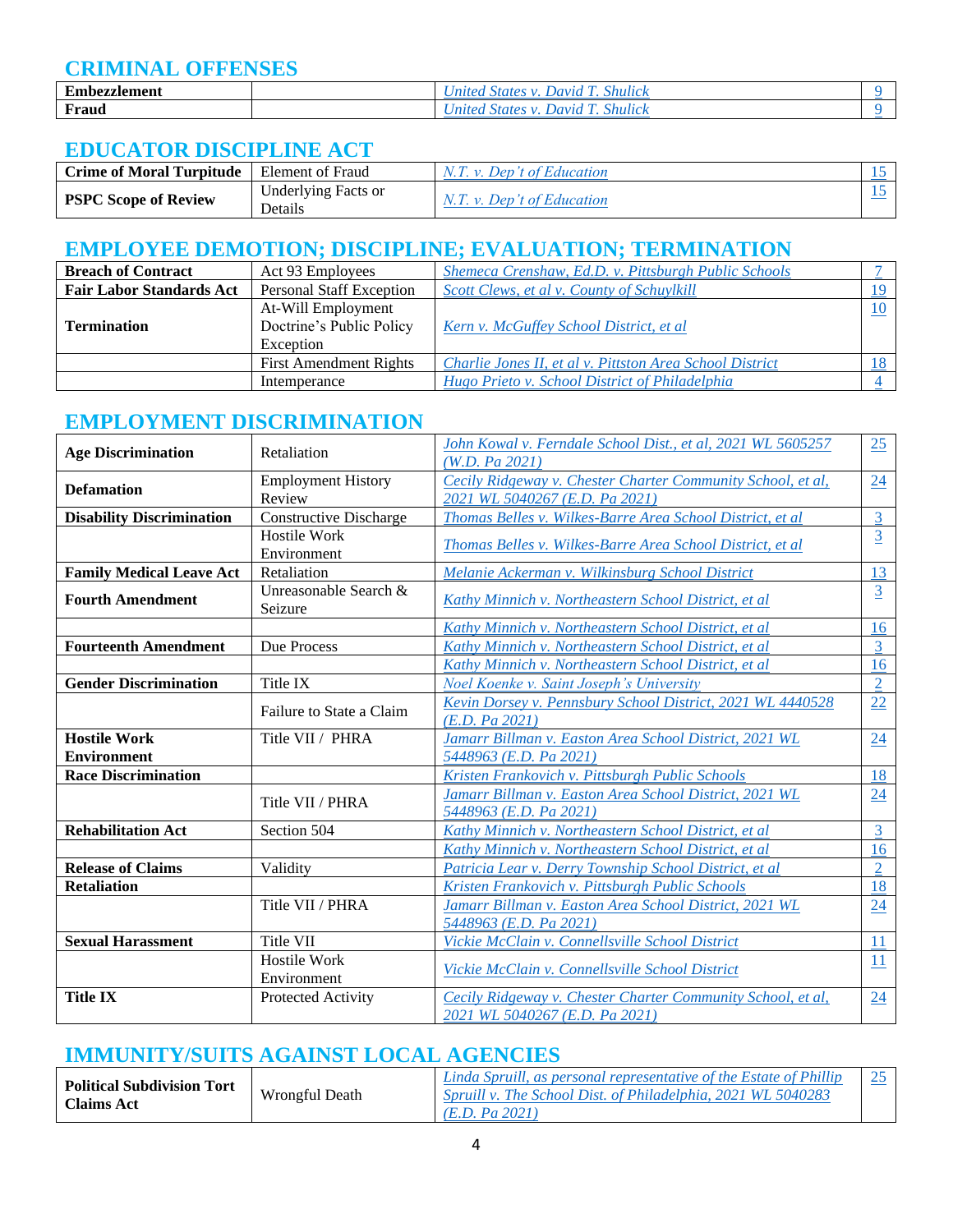| <b>Sovereign Immunity Act</b> | Real Estate Exception | Wise v. Huntingdon County Housing Development Corp. |  |
|-------------------------------|-----------------------|-----------------------------------------------------|--|

# **PENNSYLVANIA PUBLIC SCHOOL CODE**

| <b>Masks</b>             | Religious/Philosophical<br>Objections       | Jordan & Alissa Zahler, individually and on behalf of their minor<br>children R.Z. and E.Z. v. Pen Argyl Area School Dist., No. C-48-<br>CV-2021-08031 (Northampton Co. C.C.P. 2021) | 24              |
|--------------------------|---------------------------------------------|--------------------------------------------------------------------------------------------------------------------------------------------------------------------------------------|-----------------|
| <b>Section 2-242.1</b>   | <b>Educational Standpoint</b>               | In re: Appeal for Formation of Independent S.D. Consisting of<br>the Borough of Highspire, 2021 WL 4618660 (Pa. Supreme Ct.<br>2021)                                                 | $\overline{21}$ |
| Section $10-1089(c)$     | Applicability to Business<br>Administrators | Kevin Medina v. Harrisburg School District                                                                                                                                           | ∩               |
| <b>Section 11-1151</b>   | <b>Demotions</b>                            | Jeremy Askin, et al v. School Dist. of Pittsburgh (Dep't of Ed),<br>2021 WL 5411133 (Commw. Ct. 2021)                                                                                | 25              |
| <b>Section 13-1317.2</b> | <b>Weapons Violation</b>                    | R.S., a minor, by his parents, R.S. and A.S. v. Hempfield Area<br>School Dist., 2021 WL 5750686 (Commw. Ct 2021)                                                                     | 25              |
| <b>Section 15-1501</b>   | Minimum Number of<br><b>School Days</b>     | Open PA Schools, et al v. Commw'lth of Pa, Dep't of Education,<br>et al                                                                                                              | 2               |
| <b>Section 15-1506</b>   | <b>Flexible Instruction Days</b>            | Open PA Schools, et al v. Commw'lth of Pa, Dep't of Education,<br>et al                                                                                                              |                 |

#### **PUBLIC OFFICIAL AND PUBLIC EMPLOYEE ETHICS ACT**

| <b>Conflict</b><br>$\sim$<br><b>Interest</b><br>. ot | Authority <sup>.</sup><br>Private<br>Jse of<br>$^{\prime}$<br>Pecuniary<br>Benefit | Ro.<br>. Ianiol' |  |
|------------------------------------------------------|------------------------------------------------------------------------------------|------------------|--|
|                                                      |                                                                                    |                  |  |

#### **PUBLIC MEETINGS**

| <b>Sunsh</b><br>A Ct |  |  |
|----------------------|--|--|
|                      |  |  |

#### **PUBLIC SCHOOL EMPLOYES' RETIREMENT SYSTEM**

| <b>Subject Matter</b> | Independent Contractor | <sup>1</sup> Blackhawk School District v. Public School Employees' |  |
|-----------------------|------------------------|--------------------------------------------------------------------|--|
| <b>Jurisdiction</b>   | <b>Status Review</b>   | Retirement Bd., 2021 WL 5411131 (Commw. Ct. 2021)                  |  |

#### **PUPIL TRANSPORTATION**

| <b>Failure-to-Accommodate</b> | Interplay between ADA, | <i>D.A., by and through his parents D.A. and W.A. v. Penn Hills</i> |  |
|-------------------------------|------------------------|---------------------------------------------------------------------|--|
|                               | Section 504 and IDEA   | Public School District                                              |  |

## **RIGHT-TO-KNOW LAW; PUBLIC RECORDS**

| <b>Attorneys' Fees</b>           |                                                         | Uniontown Newspapers, Inc. d/b/a the Herald Standard, et al v.<br>Pa. Dep't of Corrections                                               |           |
|----------------------------------|---------------------------------------------------------|------------------------------------------------------------------------------------------------------------------------------------------|-----------|
| <b>Bad Faith</b>                 | Open Records Officer<br>Role                            | Uniontown Newspapers, Inc. d/b/a the Herald Standard, et al v.<br>Pa. Dep't of Corrections                                               |           |
| <b>Exemptions</b>                | <b>Employment Applications</b>                          | Office of General Counsel v. Bumsted, et al                                                                                              |           |
|                                  |                                                         | Office of General Counsel v. Carter Walker, et al                                                                                        | C         |
|                                  | Legal Research Required                                 | Carrie Hahn v. Lawrence County                                                                                                           |           |
|                                  | Performance Rating or<br>Review                         | Pa. Dep't of Education v Allen Wing                                                                                                      | 18        |
|                                  | Pre-decisional<br>Deliberation – Private<br>Consultants | Chester Water Authority v. Pa. Dep't of Community and<br><i>Economic Development</i>                                                     | <u>10</u> |
|                                  | Records Don't Exist                                     | In the Matter of Heather Barrett v. Downingtown Area School<br>Dist., Docket No. AP 2021-1975 (Office of Open Records, Oct.<br>28. 2021) | 24        |
| <b>Loss of Federal Funds</b>     | FERPA – Bus Video                                       | Central Dauphin School District v. Valerie Hawkins, et al.                                                                               | 9         |
| <b>Pennsylvania Constitution</b> | <b>Information Privacy</b>                              | Office of General Counsel v. Bumsted, et al                                                                                              |           |
|                                  |                                                         | Office of General Counsel v. Carter Walker, et al.                                                                                       |           |
| <b>Public Records</b>            | Social Media                                            | Tom Ford and The Boro v. Mount Pocono Borough                                                                                            |           |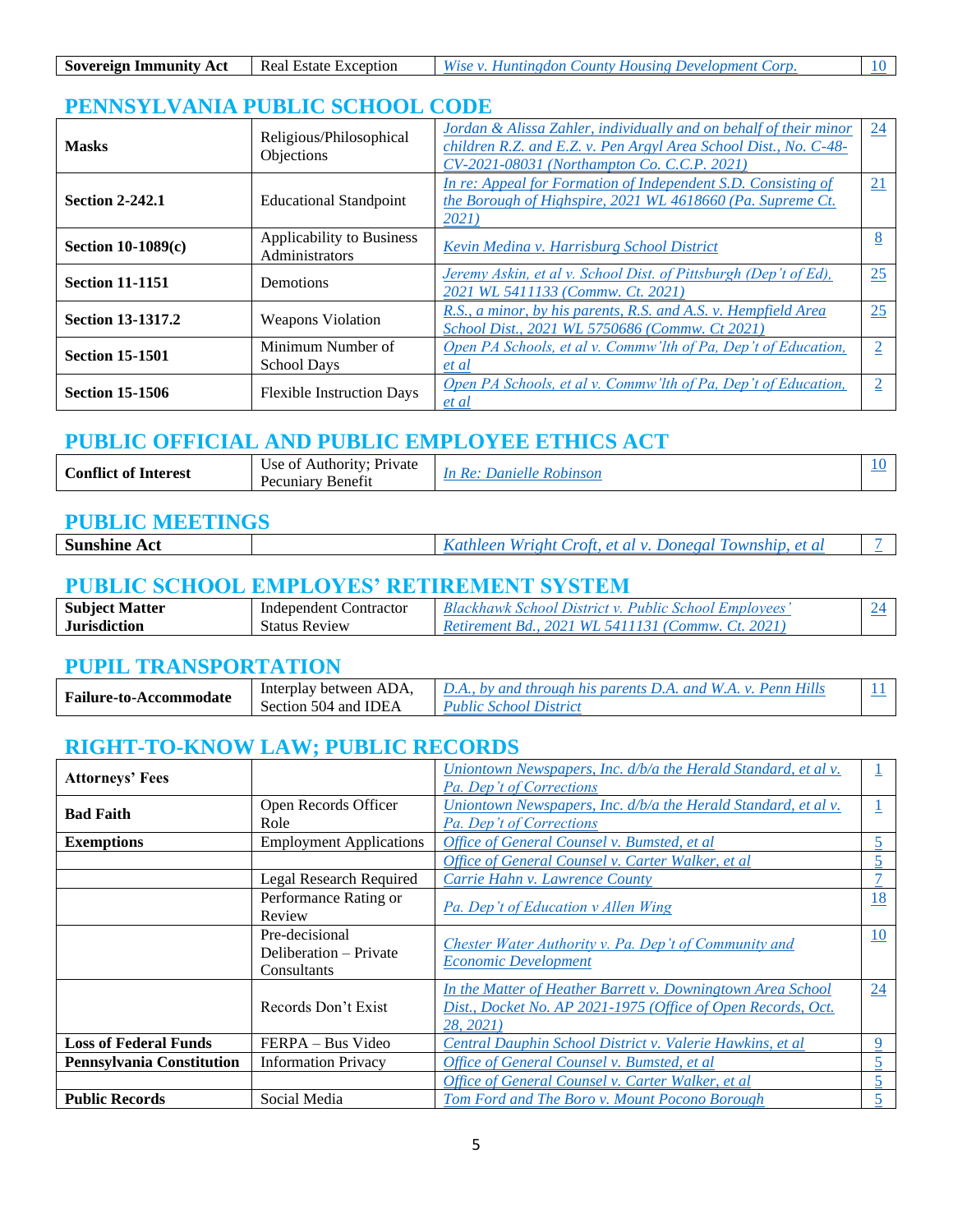## **SCHOOL BOARD POLICY**

| <b>Mask Mandate</b>        | Authority of Department | Jacob Doyle Corman, III, et al v. Acting Sec. of the Pa. Dep't of | 23              |
|----------------------------|-------------------------|-------------------------------------------------------------------|-----------------|
|                            | of Health               | Health, 2021 WL 5227124 (Commw. Ct. 2021)                         |                 |
| <b>Student Expression</b>  |                         | Tanya Hewlette-Bullard, et al v. Pocono Mountain School           |                 |
|                            |                         | <i>District</i>                                                   |                 |
| <b>Sunshine Act</b>        | <b>Public Comment</b>   | Douglas Marshall, et al v. Peter C. Amuso, et al, 2021 WL         | $\overline{24}$ |
|                            | <b>Restrictions</b>     | 5359020 (E.D. Pa. 2021)                                           |                 |
|                            |                         | J.S., a minor by his parents, M.S. and D.S. v. Manheim Township   | 24              |
|                            |                         | School Dist., 2021 WL 5350219 (Pa. Supreme Ct. 2021)              |                 |
| <b>Terroristic Threats</b> | Bullying/Cyberbullying  | <b>Majority opinion</b>                                           |                 |
|                            |                         | <b>Justice Saylor's concurring opinion</b>                        |                 |
|                            |                         | <b>Justice Dougherty's dissenting opinion</b>                     |                 |

## **SCHOOL TERRITORY TRANSFER/INDEPENDENT DISTRICTS**

| <b>Merger/Closure of Schools</b> | <b>Equal Protection</b>                 | Save Our Saltsburg Schools v. Blairsville-Saltsburg School<br><i>District</i>                                                        |    |
|----------------------------------|-----------------------------------------|--------------------------------------------------------------------------------------------------------------------------------------|----|
| <b>Educational Merit</b>         | Financial Considerations a<br>Factor    | In re: Appeal for Formation of Independent S.D. Consisting of<br>the Borough of Highspire, 2021 WL 4618660 (Pa. Supreme Ct.<br>2021) |    |
|                                  | <b>Student Population not</b><br>Factor | Archer, et al v. Rockwood Area School District, et al                                                                                |    |
| <b>State-Created Danger</b>      | <b>Bullying</b>                         | Gary Byrne, et al v. Springfield School District, et al, 2021 WL<br>4847804 (E.D. Pa. 2021)                                          | 22 |

## **SPECIAL EDUCATION; SECTION 504; ADA; GIFTED EDUCATION**

| <b>Twin Valley School District</b><br>Gwendolynne S through her Parents Judy S. and Geoff S. v. West | $\overline{7}$  |
|------------------------------------------------------------------------------------------------------|-----------------|
| <b>Chester Area School District</b>                                                                  |                 |
| Northfield City Board of Education v. K.S., on behalf of L.S.                                        | 8               |
|                                                                                                      |                 |
| $JKG$ , by and through his parent, $JK$ v. Wissahickon School                                        | 8               |
| <b>District</b>                                                                                      |                 |
| Gwendolynne S through her Parents Judy S. and Geoff S. v. West<br><b>Compensatory Education</b>      | $\tau$          |
| <b>Chester Area School District</b>                                                                  |                 |
| Northfield City Board of Education v. K.S., on behalf of L.S.                                        | 8               |
| JKG, by and through his parent, JK v. Wissahickon School                                             | 8               |
| <b>District</b>                                                                                      |                 |
| Maggie J., by and through her parents, Richard J. and Kim J. v.                                      | <u>14</u>       |
| <b>Donegal School District</b>                                                                       |                 |
| Mary E. Price v. Commonwealth Charter Academy Cyber School                                           | 11              |
| Alexander G., through his parents Stephen G and Shiela G v.                                          | 13              |
| Downingtown Area School District                                                                     |                 |
| Rowan L., et al v. Radnor Township School Dist., 2021 WL                                             | 25              |
| 4989768 (E.D. Pa 2021)                                                                               |                 |
| Compensatory & Punitive<br>Lacy Swogger v. Erie School District<br><b>Damages</b>                    | $\overline{4}$  |
| L.B., by his Parents R.B. and M.B. v. Radnor Township                                                | 9               |
| <b>ADA</b><br><b>Discrimination</b><br><b>School District</b>                                        |                 |
| D.A., by and through his parents D.A. and W.A. v. Penn Hills                                         | 11              |
| <b>Public School District</b>                                                                        |                 |
| MP by and through her guardian VC et al v. Parkland School                                           | <u>19</u>       |
| District, et al                                                                                      |                 |
| J.L., et al v. Lower Merion School District, 2021 WL 4262321                                         | 23              |
| (E.D. Pa 2021)                                                                                       |                 |
| L.B., by his Parents R.B. and M.B. v. Radnor Township                                                | 9               |
| Section 504<br><b>School District</b>                                                                |                 |
| D.A., by and through his parents D.A. and W.A. v. Penn Hills                                         | $\overline{11}$ |
| <b>Public School District</b>                                                                        |                 |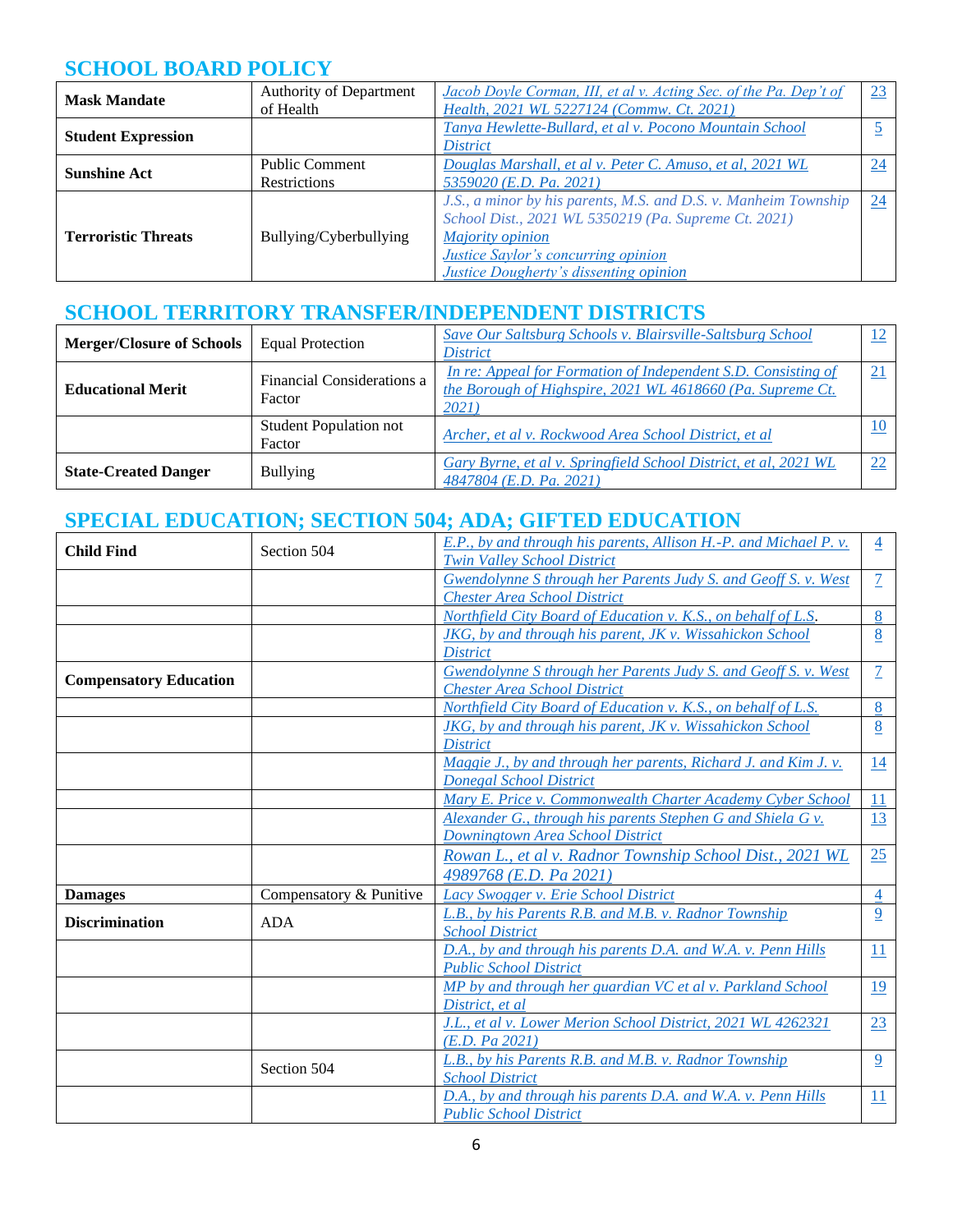|                                               |                                                       | J.L., et al v. Lower Merion School District, 2021 WL 4262321<br>(E.D. Pa 2021)                               | 23              |
|-----------------------------------------------|-------------------------------------------------------|--------------------------------------------------------------------------------------------------------------|-----------------|
| Eligibility                                   | <b>Gifted Education</b>                               | L.B., by his Parents R.B. and M.B. v. Radnor Township<br><b>School District</b>                              | $\overline{9}$  |
| <b>Evaluation</b>                             |                                                       | <b>Gwendolynne S through her Parents Judy S. and Geoff S. v. West</b><br><b>Chester Area School District</b> | $\overline{1}$  |
| <b>Exhaustion of</b><br><b>Administrative</b> |                                                       | Thomas Ahearn, as parents and natural guardians of Louis                                                     | $\underline{6}$ |
| <b>Procedures / Remedies</b>                  | Fry Test                                              | Ahern, et al v. East Stroudsburg Area School District                                                        |                 |
|                                               |                                                       | J.L., et al v. Lower Merion School District                                                                  | 6               |
|                                               | Systemic Exception                                    | T.R., et al v. School District of Philadelphia, et al                                                        | 15              |
|                                               |                                                       | Maggie J., by and through her parents, Richard J. and Kim J. v.                                              | 14              |
| <b>FAPE</b>                                   |                                                       | <b>Donegal School District</b>                                                                               |                 |
|                                               | de minimus Educational                                | JKG, by and through his parent, JK v. Wissahickon School                                                     | 8               |
|                                               | Benefit                                               | <b>District</b>                                                                                              |                 |
|                                               |                                                       |                                                                                                              |                 |
|                                               | <b>Educational Offer of</b><br>Nonresidential Program | Perkiomen Valley School District v. R.B., et al                                                              | 11              |
|                                               | No loss, exclusion or                                 | A.C. & D.C., Parents on behalf of Minor Plaintiff, C.C. v. Owen                                              | 17              |
|                                               |                                                       |                                                                                                              |                 |
|                                               | denial of benefits                                    | J. Roberts School District                                                                                   |                 |
|                                               | Placement in Typical Pre-                             | Montgomery County Intermediate Unit No. 23 v. K.S. by and                                                    | 14              |
|                                               | School                                                | through his parents, K.S. and F.S.                                                                           |                 |
|                                               | Section 504                                           | E.P., by and through his parents, Allison H.-P. and Michael P. v.<br><b>Twin Valley School District</b>      | $\overline{4}$  |
|                                               |                                                       | A.C. & D.C., Parents on behalf of Minor Plaintiff, C.C. v. Owen                                              | 17              |
|                                               |                                                       | J. Roberts School District                                                                                   |                 |
|                                               |                                                       | MP by and through her guardian VC et al v. Parkland School                                                   | 19              |
|                                               |                                                       | District, et al                                                                                              |                 |
| <b>Fourteenth Amendment</b>                   | Due Process                                           | Kim Doan, and I.D., et al v. Downingtown Area School Dist.,                                                  | 22              |
|                                               |                                                       | 2021 WL 4476993 (E.D. Pa 2021)                                                                               |                 |
| <b>IDEA Standard of Review</b>                | Failure to State a Claim                              | Shanicqua Bryant v. Pottstown School District, 2021 WL                                                       | 23              |
|                                               |                                                       | 4893368 (E.D. Pa 2021)                                                                                       |                 |
| <b>Independent Education</b>                  | <b>Mootness</b>                                       | A.C. and D.C., parents and natural guardians, on behalf of C.C.                                              | 8               |
| <b>Evaluation</b>                             |                                                       | v. Owen J. Roberts School District                                                                           |                 |
| <b>Right to a Jury Trial</b>                  | <b>ADA</b>                                            | J.L., et al v. Lower Merion School District                                                                  | 6               |
|                                               | Applicability to Intrastate                           | Y.B., on behalf of S.B., et al v. Howell Township Board of                                                   | 15              |
| <b>Stay Put Provision</b>                     | Transfers                                             | Education, et al                                                                                             |                 |
| <b>Tuition Reimbursement</b>                  | Private School                                        | A.B., through his parent Katina B. v. Abington School District                                               | $\overline{2}$  |
|                                               |                                                       | K.E.; B.E., o/b/o T.E. v. Northern Highlands Regional Board of                                               |                 |
|                                               |                                                       | Education                                                                                                    |                 |
|                                               |                                                       | Montgomery County Intermediate Unit No. 23 v. K.S. by and                                                    | 14              |
|                                               |                                                       | through his parents, K.S. and F.S.                                                                           |                 |
|                                               |                                                       | Perkiomen Valley School District v. R.B., et al.                                                             | 11              |
|                                               |                                                       | Alexander G., through his parents Stephen G and Shiela G v.                                                  | <u>13</u>       |
|                                               |                                                       | Downingtown Area School District                                                                             |                 |
| <b>Wrongful Use of Civil</b>                  |                                                       |                                                                                                              | 11              |
| <b>Proceedings</b>                            |                                                       | Mary E. Price v. Commonwealth Charter Academy Cyber School                                                   |                 |

## **TAXATION**

| <b>Tax Assessment</b> | <b>Convention Center Hotels</b>     | City of Erie & Erie City School District v. Erie County Bd of<br>Assessment Appeals, et al             | 16 |
|-----------------------|-------------------------------------|--------------------------------------------------------------------------------------------------------|----|
|                       | Res.Judicata/Collateral<br>Estoppel | In re: Appeal of Coatesville Area School District                                                      |    |
|                       | Selection Criteria                  | <b>GM Berkshire Hills, LLC et al v. Berks Co. Bd of Assessment &amp;</b><br><b>Wilson School Dist.</b> |    |
|                       |                                     | School District of Upper Dublin v. Montgomery County Bd of of<br>Assessment Appeals, et al.            | 16 |
| <b>Tax Collection</b> | Use of Private Tax<br>Collectors    | City of Pittsburgh and School Dist. of Pittsburgh v.<br>Michael K. Lanese                              |    |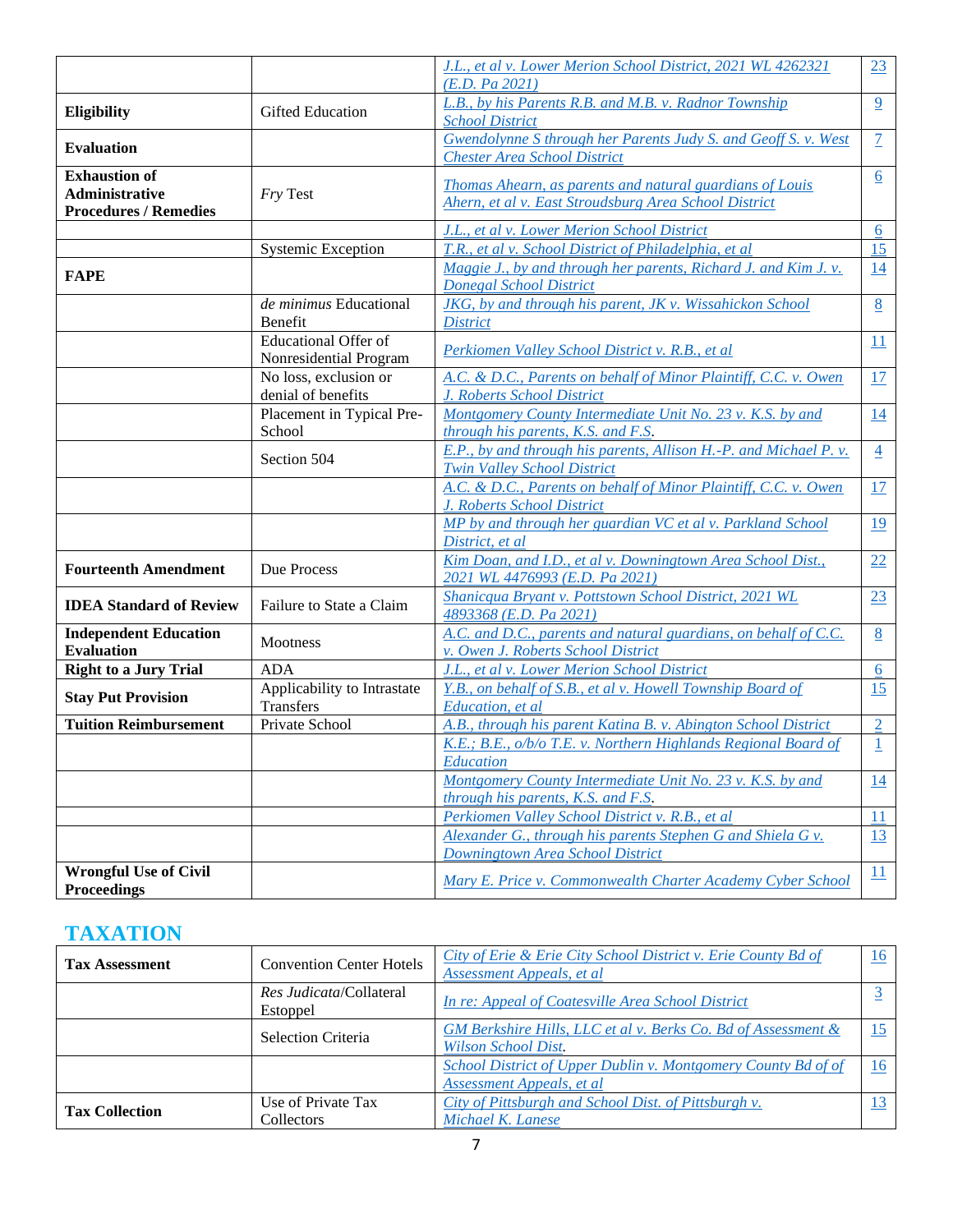## **UNEMPLOYMENT COMPENSATION**

| <b>Academic Term</b><br><b>Employees</b> | Reasonable Assurance                | Rose Tree Media School District v. Unemployment Comp. Bd of<br>Review |  |
|------------------------------------------|-------------------------------------|-----------------------------------------------------------------------|--|
| <b>Willful Misconduct</b>                | No Dispositive Evidence<br>of Guilt | New Castle Area School Dist. v. Unemployment Comp. Bd of<br>Rev.      |  |
| <b>Voluntary Resignation</b>             | Workers' Compensation<br>Settlement | Lloyd Smith v. Unemployment Comp. Bd of Rev.                          |  |

## **WORKERS' COMPENSATION**

| <b>Abnormal Working</b> | Child<br>Allegation<br>Abuse | Smith v. Warwick School Dist., Appeal Case No. A20-0144 |  |
|-------------------------|------------------------------|---------------------------------------------------------|--|
| $\cap$ onditions        |                              | Comp. App'l Bd 2021)<br>/orkers*                        |  |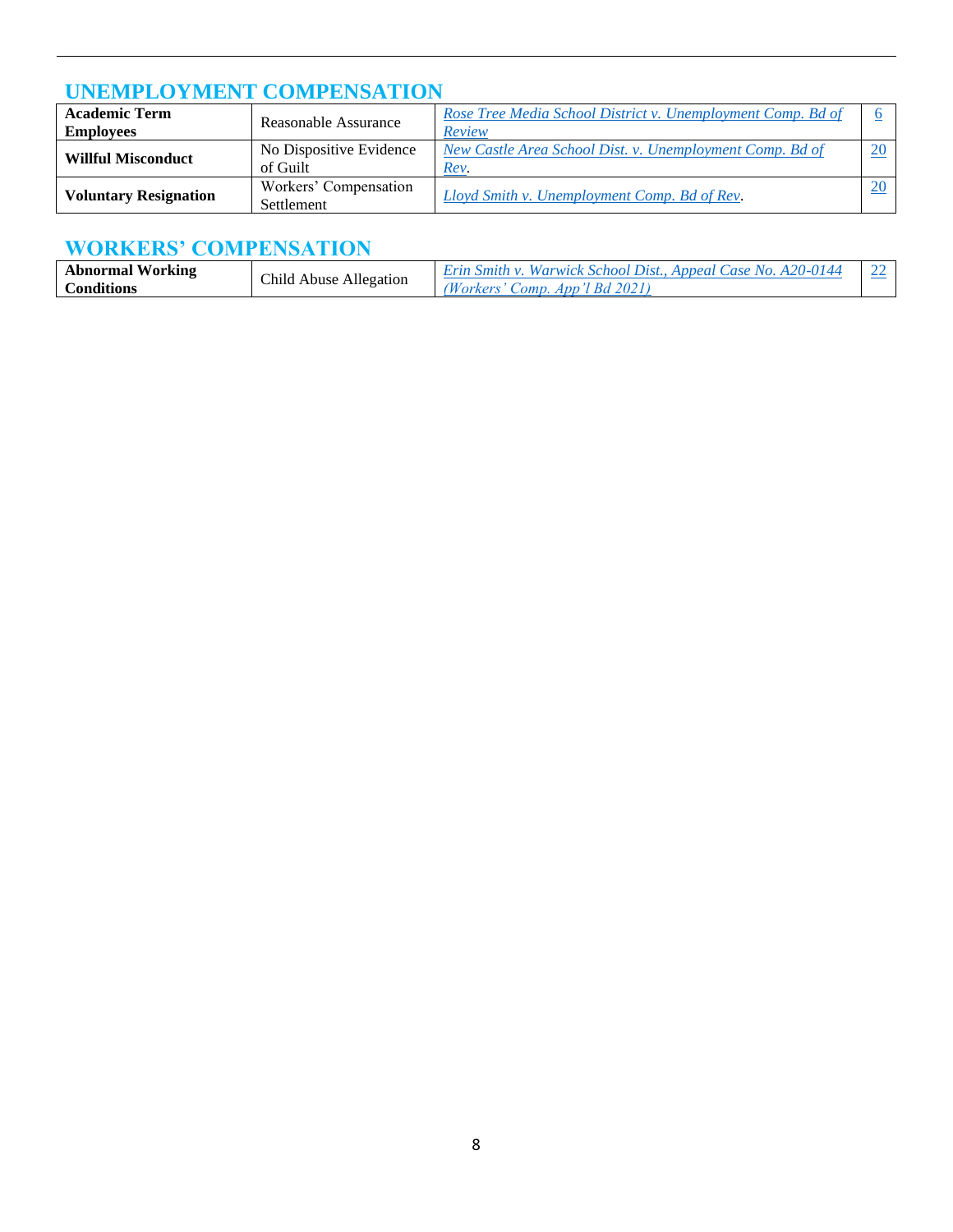| <b>2021 INDEX - PUBLIC SECTOR ARBITRATION</b> |                                                                                                                                                          |                         |  |  |
|-----------------------------------------------|----------------------------------------------------------------------------------------------------------------------------------------------------------|-------------------------|--|--|
| <b>TOPIC</b>                                  | <b>CAPTION</b>                                                                                                                                           | #                       |  |  |
| <b>Arbitrability</b>                          | <b>Shikellamy Education Association v. Shikellamy School District</b><br>(Arbitrator - Joan Parker)                                                      | $\overline{\mathbf{1}}$ |  |  |
|                                               | In the Matter of Arbitration between Boyertown EA/PSEA/NEA and Boyertown<br>School District (Arbitrator - John M. Skinner, Esq.)                         | 13                      |  |  |
| Discipline/dismissal                          | Tulpehocken Area Education Association and Tulpehocken Area School District                                                                              | <u>13</u>               |  |  |
| (professional employee)                       | $(Arbitrator - A. Martin Herring, Esq.)$                                                                                                                 |                         |  |  |
| Discipline/dismissal (support<br>personnel)   | In the Matter of Arbitration between West Chester Area School District and West<br>Chester Area SSP (Arbitrator - Scott E. Buchheit)                     | 13                      |  |  |
| <b>Involuntary transfer</b>                   | In re: Kiski Area Education Association and Kiski Area School District<br>(Arbitrator – Gerald Kobell, Esq.)                                             | $6 \overline{6}$        |  |  |
| <b>Job</b> abandonment                        | In the Matter of Arbitration Between Conneaut School District and The<br><b>Conneaut Education Association</b><br>(Arbitrator - Vincent C. Longo, Esq.)  | 15                      |  |  |
| Salary schedule placement                     | Shikellamy Education Association v. Shikellamy School District<br>(Arbitrator - Joan Parker)                                                             | $\overline{1}$          |  |  |
|                                               | Shikellamy Education Support Professional Association v. Shikellamy School<br><b>District</b><br>(Arbitrator - Timothy J. Brown)                         | $\overline{3}$          |  |  |
|                                               | Greater Johnstown Education Association v. Greater Johnstown School District<br>(Arbitrator – Sanford Kelson)                                            | $\overline{4}$          |  |  |
|                                               | In re: Williamsport Area School District and Williamsport Area Education<br><b>Association</b><br>$(Arbitrator - Howard Grossinger, Esq.)$               | $\overline{2}$          |  |  |
|                                               | In the Matter of Arbitration Between The Conneaut Education Association and<br><b>Conneaut School District</b><br>(Arbitrator - Daniel R. Delaney, Esq.) | 12                      |  |  |
| <b>Timeliness</b>                             | Greater Johnstown Education Association v. Greater Johnstown School District<br>(Arbitrator – Sanford Kelson)                                            | $\overline{4}$          |  |  |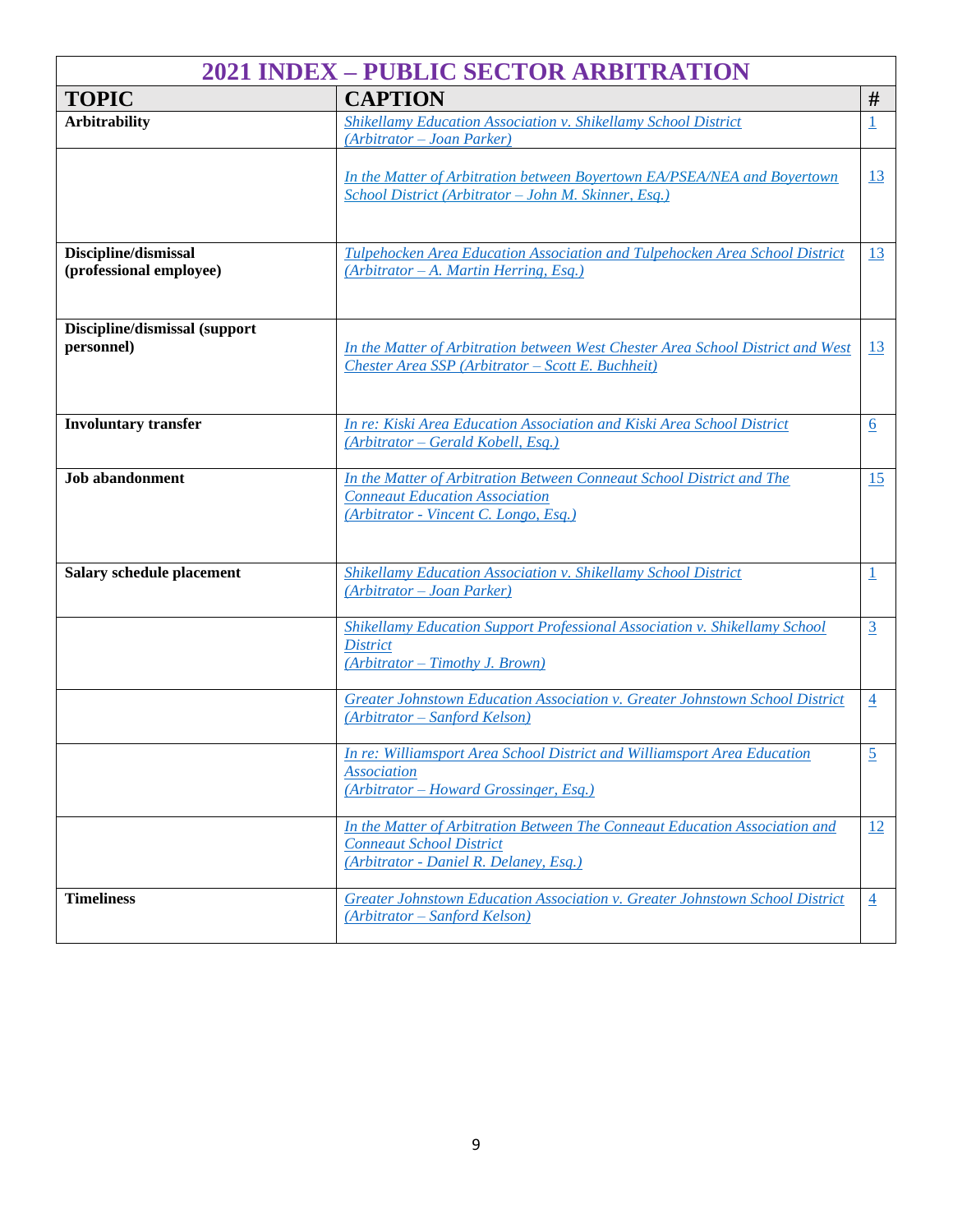| 2021 INDEX - IN OTHER NEWS                                                                                                  |                |  |
|-----------------------------------------------------------------------------------------------------------------------------|----------------|--|
| <b>SUBJECT MATTER</b>                                                                                                       |                |  |
| Group of Hatboro-Horsham parents sue district over lack of in-person instruction                                            | <u>1</u>       |  |
| PIAA files a petition for review claiming it should not be subject to Pennsylvania's Right-to-Know Law                      |                |  |
| U.S. Supreme Court granted certiorari in Mahanoy Area School District case                                                  | $\overline{2}$ |  |
| NAACP voices support for white applicant's suit against Gateway School District                                             |                |  |
| Pennsylvania Supreme Court grants the Petition for Allowance of Appeal in a Manheim Township School<br><b>District case</b> | $\overline{3}$ |  |
| Pennsylvania Supreme Court denies the Petition for Allowance of Appeal in a Dover Area School District case                 |                |  |
| Department of Education's Office of Civil Rights (OCR) issues a memo re: <i>Bostock</i>                                     |                |  |
| The Office of Dispute Resolution added Decisions to their Website on February 11, 2021                                      | $\overline{4}$ |  |
| The Transgender Legal Update webpage on the PSBA website has recently been updated.                                         |                |  |
| William Fearen, Esq.                                                                                                        | $\overline{2}$ |  |
| Governor says PA teachers can get Johnson & Johnson COVID-19 vaccine                                                        |                |  |
| PSBA filed an amicus curiae brief in Mahanoy School District case                                                           |                |  |
| Petition for Certiorari filed in the Gloucester County School District case                                                 |                |  |
| Attorneys will be able to participate in special education mediations                                                       |                |  |
| Biden Administration Orders Department of Education to Review Title IX rule                                                 | 6              |  |
| Philadelphia School Board sued over changes to public comment policy                                                        | Z              |  |
| 8 <sup>th</sup> Circuit Decision Granting Qualified Immunity to a School Resource Officer                                   |                |  |
| School District settles transgender bias case over student locker room access                                               |                |  |
| Tennessee's transgender athlete ban signed into law                                                                         |                |  |
| Pennsylvania Supreme Court grants the Petition for Allowance of Appeal in a charter school case.                            | 8              |  |
| Department of Education to Review Title IX Regulations                                                                      |                |  |
| Office of Open Records – Review of RTKL Request Webpages                                                                    | $\overline{6}$ |  |
| A new FAQ on attorney participation at special education mediations                                                         | 10             |  |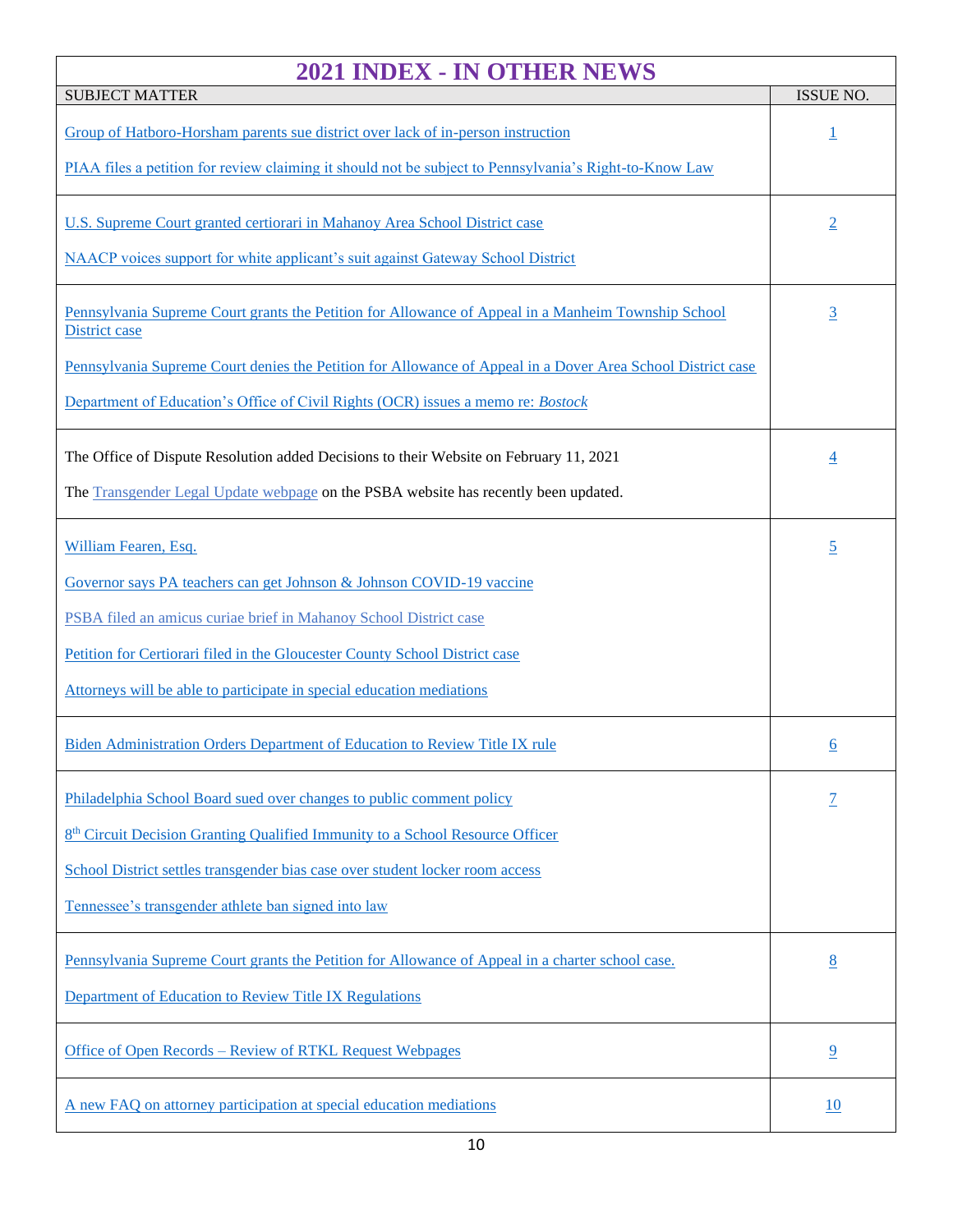| New Q&A on civil rights and school reopening in the COVID 19 environment                                                                                    |                 |
|-------------------------------------------------------------------------------------------------------------------------------------------------------------|-----------------|
| <b>National Defense Authorization Act for Fiscal Year 2021</b>                                                                                              | $\overline{11}$ |
| <b>Public Hearing Notice re: Title IX of the Education Amendments of 1972</b>                                                                               |                 |
| The Office of Dispute Resolution added Decisions to their Website on May 27, 2021                                                                           | 12              |
| The Office of Dispute Resolution added Decisions to their Website on June 3, 2021                                                                           |                 |
| U.S. Department of Education Confirms Title IX Protects Students from Discrimination Based on Sexual<br><b>Orientation and Gender Identity</b>              |                 |
| Nathaniel A. Barbera, Esq. 1928-2020                                                                                                                        | <u>14</u>       |
| Essentials of School Board Secretary Service, updated version now available to members                                                                      |                 |
| Pennsylvania Department of Education guidance regarding the Center for Disease Control and Prevention's<br>guidance.                                        | 15              |
| The U.S. Department of Education released a Q&A document regarding Title IX                                                                                 |                 |
| <b>Resources for ESSER and Governor's Emergency Education Relief (GEER)</b>                                                                                 | 16              |
| Whether Section 564 of the Food, Drug, and Cosmetic Act prohibits entities from requiring the use of a vaccine<br>subject to an emergency use authorization |                 |
| The U.S. Department of Education released guidance on 'long COVID' as a disability                                                                          |                 |
| Pennsylvania Will Offer Voluntary COVID-19 Testing in K-12 Schools                                                                                          | 17              |
| <b>Governor Wolf Reinstates School Mask Mandate</b>                                                                                                         | 18              |
| The Biden Administration Opens Civil Rights Investigations                                                                                                  |                 |
| The Amendments to PSPC Code of Professional Practice and Conduct Now Final                                                                                  |                 |
| <b>Twenty States Sue Biden Administration Over LGBTQ Protections</b>                                                                                        |                 |
| PSBA Testifies on Reporting and Confidentiality Issues in Schools                                                                                           |                 |
| Proposed Charter Schools and Cyber Charter Schools regulations published                                                                                    | <u>19</u>       |
| The EEOC sues for disability discrimination                                                                                                                 |                 |
| The Office of Dispute Resolution added these decisions to its website on August 26, 2021                                                                    |                 |
| Department of Education releases new Q&A on IDEA responsibilities                                                                                           |                 |
|                                                                                                                                                             |                 |